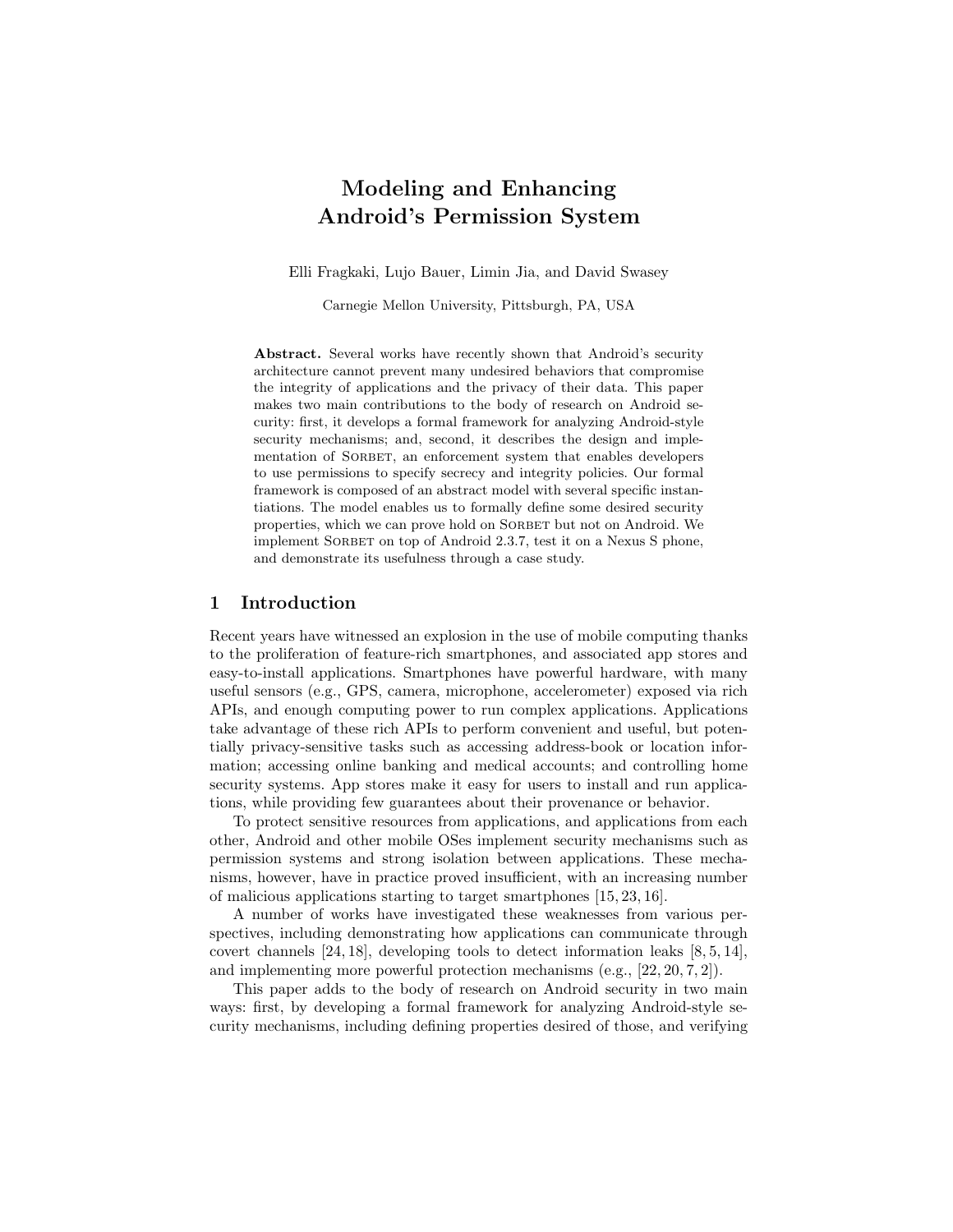whether these properties hold; and, second, by designing and implementing an enforcement system that provides application developers with simple language constructs to specify flexible secrecy and integrity policies, and provably exhibits desirable security properties. To remain practically relevant, we constrain our enforcement system, which we call SORBET, to be easily retrofittable into Android's current architecture. The design and implementation of SORBET improves existing Android permission system in the following aspects: (1) we formally state the properties that we wish our new mechanisms to achieve, and formally prove that our system design supports them; (2) we enhance Android's permission system to support coarse-grained secrecy and integrity policies; and (3) we provide more flexible support for fine-grained and scope-limited delegation of permissions.

Formal analysis. One of our main goals is to improve our understanding of the security properties that we desire of Android-like permission systems, and to verify that specific systems are capable of specifying and enforcing desired properties. We pursue this goal by building a generalized, abstract model of the Android permission system, and stating a set of desirable properties in terms of the model. We then develop instantiations of this model both for the current Android permission system and for SORBET. Based on this formal account, we study the properties of the current system; our investigation reveals both design and implementation flaws, which guide the design of SORBET. We also prove that SORBET's design is sufficient to support the properties that we have defined.

Coarse-grained secrecy and integrity policies. SORBET's key innovation is coarsegrained mechanisms that allow developers to protect their applications against privilege escalation and undesired information flows (e.g., [6, 8]). Android's permission system only prevents applications that do not have the correct permissions from directly calling a protected component. This is inadequate to protect against a malicious application that reaches a protected component indirectly, via a chain of calls to innocent applications. To protect against such attacks, we enrich Android's permission system with the ability to specify informationflow constraints and explicit declassification permissions, and implement a lightweight calling-context tracking and checking mechanism. A key challenge here is to support local specification of global properties.

Flexible and fine-grained delegation. Run-time delegation of URI permissions is a key feature in Android, and allows applications to use third-party components (e.g., a viewer activity) to manipulate content that those components normally would not be permitted to access. On examination, we discovered that Android's implementation of permission delegation is plagued by a number of flaws and questionable design decisions. SORBET supports more flexible and principled permission delegation and revocation, and allows developers to specify constraints that limit the lifespan and redelegation scope of the delegated permissions. Developing a mechanism that correctly enforces lifetime and scope constraints turns out to be unexpectedly tricky, due to redelegation and the dynamic nature of Android applications and components, including application installation and uninstallation, and instantiation and termination of components.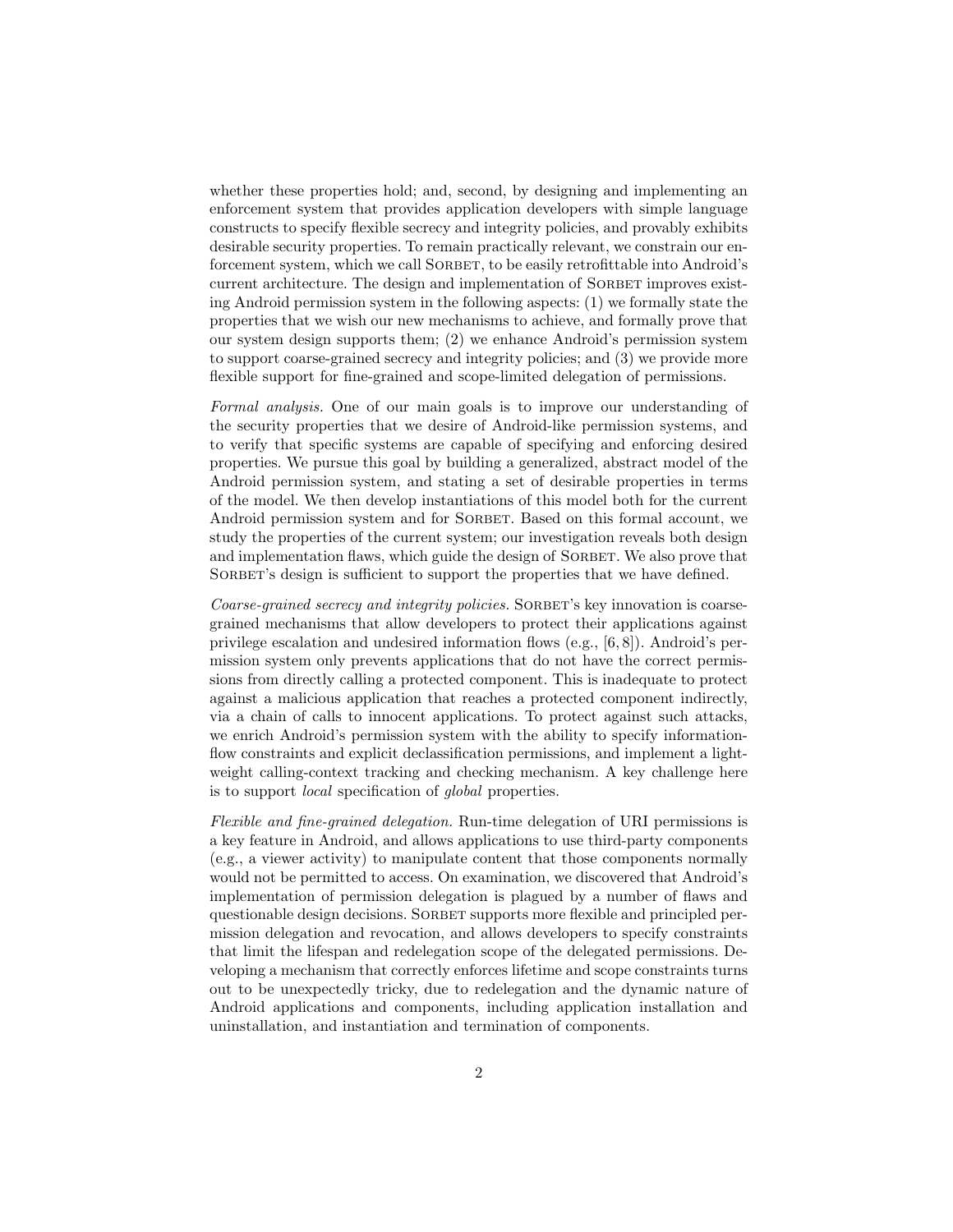Contributions and Roadmap This paper makes the following contributions:

- We develop a formal model that generalizes Android-style permissions  $(\S2.2)$ . We show how Android's current permission system can be represented as an instantiation of our abstract model (§2.3).
- Building on this model, we define a set of security properties that one may desire of Android-style permission systems (§3.1). We show that Android currently obeys some of the desired security properties, but not others, and expose several design inconsistencies and implementation flaws (§3.2).
- We describe Sorbet, a set of improvements to Android's permission system that supports developer-specified coarse-grained information-flow and privilege-escalation policies. We formalize SORBET as an instantiation of our model and show that it better supports the desired security properties (§4).
- Finally, we implement SORBET on top of Android 2.3.7, test it on a Nexus S phone, and demonstrate several new scenarios that it enables (§5).

## 2 Preliminaries

We first review the Android architecture as it pertains to permissions  $(\S 2.1)$ . We then develop an abstract model of Android-style permission systems (§2.2), and an instantiation of it that captures details of Android's implementation (§2.3).

### 2.1 Android Overview

Android is a Linux-based open-source OS designed for smartphones. Android applications are written in Java and compiled to Dalvik bytecode. Each application is executed in a separate Dalvik Virtual Machine (DVM) instance.

Android applications are composed of four types of components:

Activities define the user interface. Only one activity interacts with the user at a time. Users typically interact with a sequence of activities to perform a task. Services run in the background and have no user interface. Unlike activities, services remain active regardless of which application is in the foreground.

Broadcast receivers listen for system-wide broadcasts, and inform other application components upon the receipt of a broadcast.

Content providers store data and are the main way to share data between applications. Each provider exposes a public URI that uniquely identifies its data set. Components and applications can access or update the data via SQL queries.

Activities, services, and broadcast receivers communicate via intents, asynchronous messages that deliver data and, if needed, cause a new instance of the recipient component to be created. The OS mediates both cross- and intraapplication communications via intents. The recipient of an intent can be specified explicitly by its package and class name, or implicitly via the action the intent attempts to initiate. We will often write that a component calls another component in lieu of explaining that the communication is via an intent.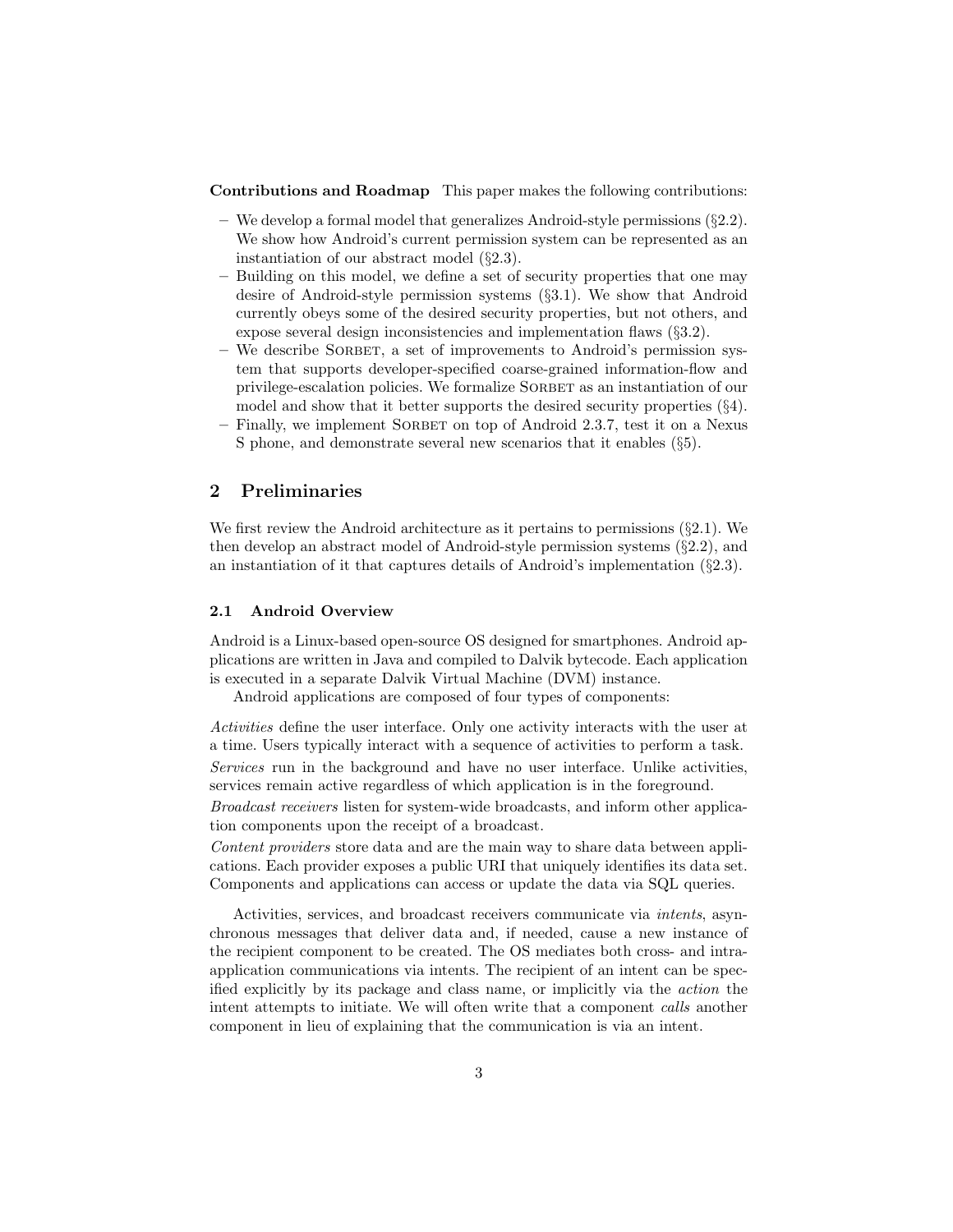| <b>Static Constructs</b>                        |             |                                                                                                                                                                                              |
|-------------------------------------------------|-------------|----------------------------------------------------------------------------------------------------------------------------------------------------------------------------------------------|
| Components                                      |             | $C$ $::= C_{code} \mid C_{data}$                                                                                                                                                             |
| Code Components<br>Data Components              |             | $C_{code} ::= (name, A, \varphi_{ckCallee}, \varphi_{ckCaller}, \mathcal{P}_{decl}, \mathcal{P}_{req}, \mathcal{P}_{grnt})$<br>$C_{data} ::= (name, \varphi_{ckCaller}, \mathcal{P}_{decl})$ |
| Component Groups                                |             | $C$ ::= (name, $\varphi_{ckCallee}, \varphi_{ckCaller}, \mathcal{P}_{del}, \mathcal{P}_{req}, \mathcal{P}_{grnt}, \{C_1, \cdots, C_n\})$                                                     |
| <b>Run-time Constructs</b>                      |             |                                                                                                                                                                                              |
| Run-time Instances Ins $::= iC \mid iC$         |             |                                                                                                                                                                                              |
| Comp Instances $iC$ ::= $(name_r, C, P_{arnt})$ |             | Comp Group Instances $i\hat{C}$ ::= $(name_r, \hat{C}, \mathcal{P}_{grnt}, \{iC_1, \dots, iC_n\})$                                                                                           |
| Principals                                      |             | $Prin ::= Ins \mid user$                                                                                                                                                                     |
| Targets                                         |             | $Tqt$ ::= $Ins \mid C \mid \widehat{C}$                                                                                                                                                      |
| Events                                          | $E$ and $E$ | $\therefore$ $x = E_1$ ; $E_2$   call $iC_1$ $iC_2$ <i>I</i>   return $iC_1$ $iC_2$ <i>I</i>   resolve $iC \varphi$                                                                          |
|                                                 |             | grant Prin Tgt P F   revoke Prin $({Tgt_1, \cdots, Tgt_n})$ P                                                                                                                                |
|                                                 |             | checkguard $iC$ $Tgt \varphi$   exit $Ins$   install $Prin \ \widehat{C}$   uninstall $Prin \ \widehat{C}$                                                                                   |

Fig. 1. Syntax of permission model

Android uses (application) permissions to protect components and sensitive APIs. Permissions are strings (e.g., android.permission.INTERNET) defined by the system or declared by applications. A component or API protected by a permission can be accessed only by applications that hold this permission. Applications acquire (application) permissions only at install time, with the user's consent.

Additionally, content providers can use URI permissions to grant ad-hoc access to specific pieces of data that they control (records, tables, or databases). URI permissions can be dynamically granted and revoked.

#### 2.2 Abstract Model

To be able to formally state the properties desired of a permissions architecture, we develop an abstract, formal model of Android-style permissions systems. The model comprises: (1) static elements, which are the code and data we want to protect; (2) run-time elements, such as system events and component instances; and (3) a transition system that captures the behavior of the protection mechanisms. The model is more general than Android's implementation as its purpose is to encompass a wider design space of permission systems, including previously suggested extensions (e.g., [22]). We only sketch the model here; see our technical report [13] for details. Fig. 1 shows the model's static and run-time elements.

Static constructs Following Android, applications in our model are built from components. We distinguish between *code components* ( $C_{code}$ ) and *data compo*nents  $(C_{data})$ . Code components—activities, services, and broadcast receivers may act both as callers and as callees; data components—content providers—are passive and only receive calls. A code component is comprised of a name (name), the actions A to which the component is willing to respond, permissions ( $\mathcal{P}_{decl}$ ,  $\mathcal{P}_{req}$ , and  $\mathcal{P}_{grnt}$ ), and guards ( $\varphi_{ckCallee}$ ,  $\varphi_{ckCaller}$ ).

In Android, calls to a component are guarded by a permission check. We generalize this check to an abstract guard modeled by a boolean function  $\varphi_{ckCaller}$ . For now, we specify only that  $\varphi_{ckCaller}$  takes as arguments a component and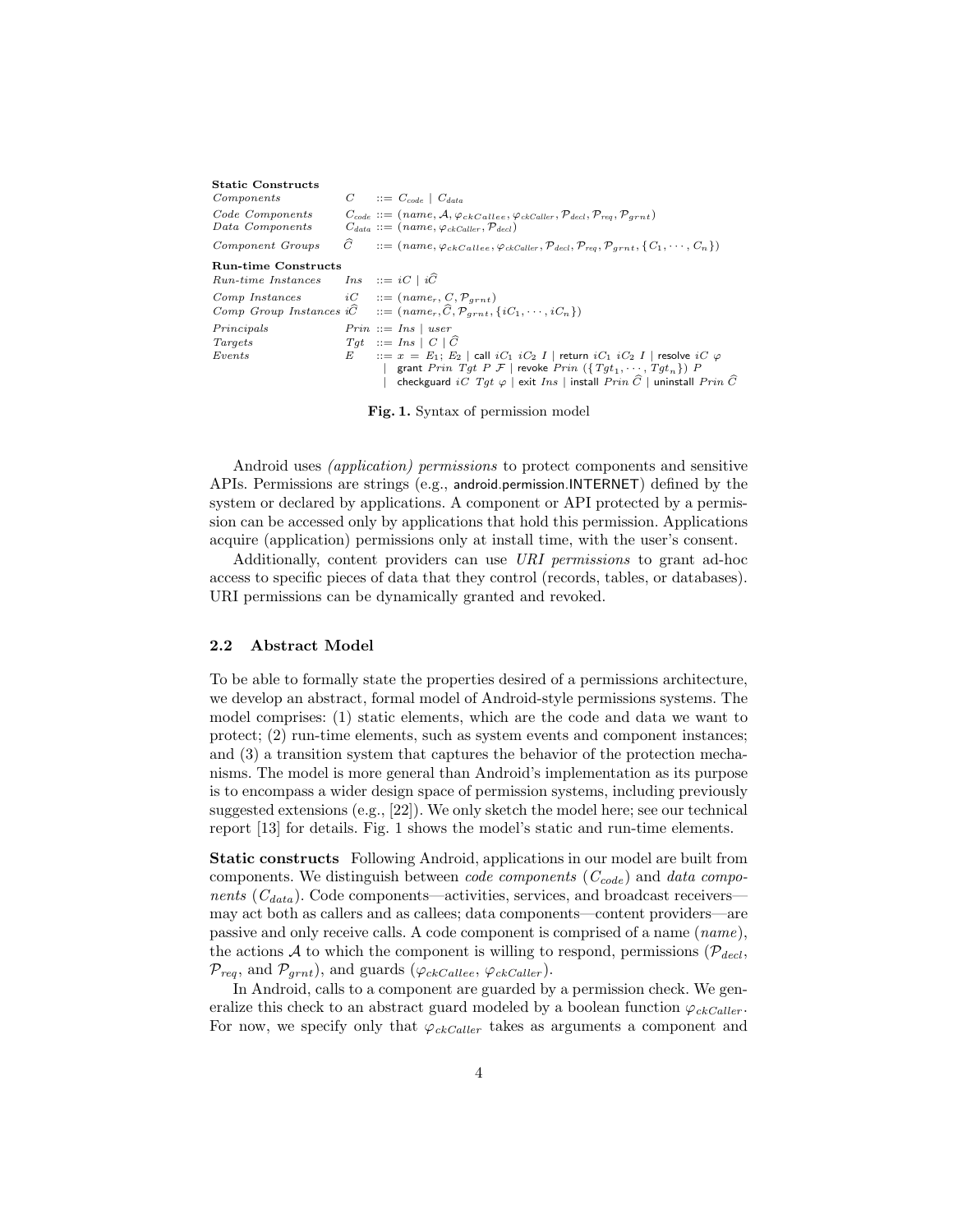the calling context and returns true or false. A second general guard,  $\varphi_{ckCallee}$ , specifies when outgoing calls should be allowed.

We distinguish between permissions that are declared  $(\mathcal{P}_{decl})$ , requested from the user  $(\mathcal{P}_{req})$ , and granted  $(\mathcal{P}_{grnt})$ . This allows us to model behaviors such as dynamic delegation of permissions.

We model applications,  $\widehat{C}$ , as a set of components  $({C_1, \dots, C_n})$  with guards and permissions that apply to all. This is consistent with Android, where permissions are typically declared, requested, and granted at the application level, but individual components can protect themselves with additional permissions.

Run-time constructs It is important to distinguish static components from run-time instances, and run-time instances from each other. A static component  $C$  may have multiple run-time instances  $iC$ , composed of a unique identifier (e.g., pointer), name<sub>r</sub>, and the permissions  $\mathcal{P}_{grnt}$  granted to this instance. We similarly model run-time component groups  $i\hat{C}$  (e.g., a running application).

Principals Prin are entities that can grant and revoke permissions: run-time components and component groups, and the user (i.e., human who installs applications). Targets  $Tqt$  are the objects of such operations, and can be either run-time or static components or component groups.

Abstracting detail, we focus on system events that concern permissions, such as component communication via intents (call  $iC_1$   $iC_2$  I), and granting (grant) and revoking permissions (revoke). We discuss these further in §2.3 and §4.1 when we focus on the Android and SORBET instantiation of the abstract model.

Transition system We capture the dynamics of the model as a transition system. We model a system state  $\Sigma$  as a tuple composed of a set of entities (run-time and static) and auxiliary data structures  $Aux$ . We write  $\mathcal E$  to denote a sequence of events to be processed by the system. We assume that each event is associated with a unique event ID  $n$ . The evolution of the system is a series of transitions  $(\Sigma; \mathcal{E} \stackrel{o}{\longrightarrow} \Sigma'; \mathcal{E}')$ , where *o* records whether the evaluation of event *n* is successful  $(o = \mathsf{ok}(n))$  or fails  $(o = \mathsf{fail}(n))$ . Evaluation of a call event will fail, for example, if the appropriate guards don't evaluate to true. A trace, denoted by T, is a sequence of transitions:  $\Sigma_0: \mathcal{E}_0 \xrightarrow{o_1} \Sigma_1: \mathcal{E}_1 \cdots \xrightarrow{o_k} \Sigma_k: \mathcal{E}_k$ .

The specific rules in the transition system depend on the concrete implementations being modeled. Here we show the rule schema for a successful call event. The call succeeds only if both guards evaluate to true.

CALL-T  $(\Sigma; \mathcal{E}, n :: \mathsf{call} \; iC_1 \; iC_2 \; I) \stackrel{\mathsf{ok}(n)}{\longrightarrow} (\Sigma'; \mathcal{E})$  where  $\Sigma' = \mathit{updateCall}(\Sigma, \mathsf{call} \; iC_1 \; iC_2 \; I)$ if  $iC_2.\varphi_{ckCaller}(\Sigma, iC_1)$  = true and  $iC_1.\varphi_{ckCallee}(\Sigma, iC_2)$  = true

A parallel rule, CALL-F, specifies that a call fails if either guard returns false.

#### 2.3 Android Model

We instantiate our abstract model to describe the key behaviors of Android's permission system<sup>1</sup> . This has helped us to identify flaws in its implementation

<sup>&</sup>lt;sup>1</sup> When we refer to Android, we mean version 2.3.7, which was the newest version available while we were carrying out our investigation. The behaviors we describe generally hold in 4.0 as well.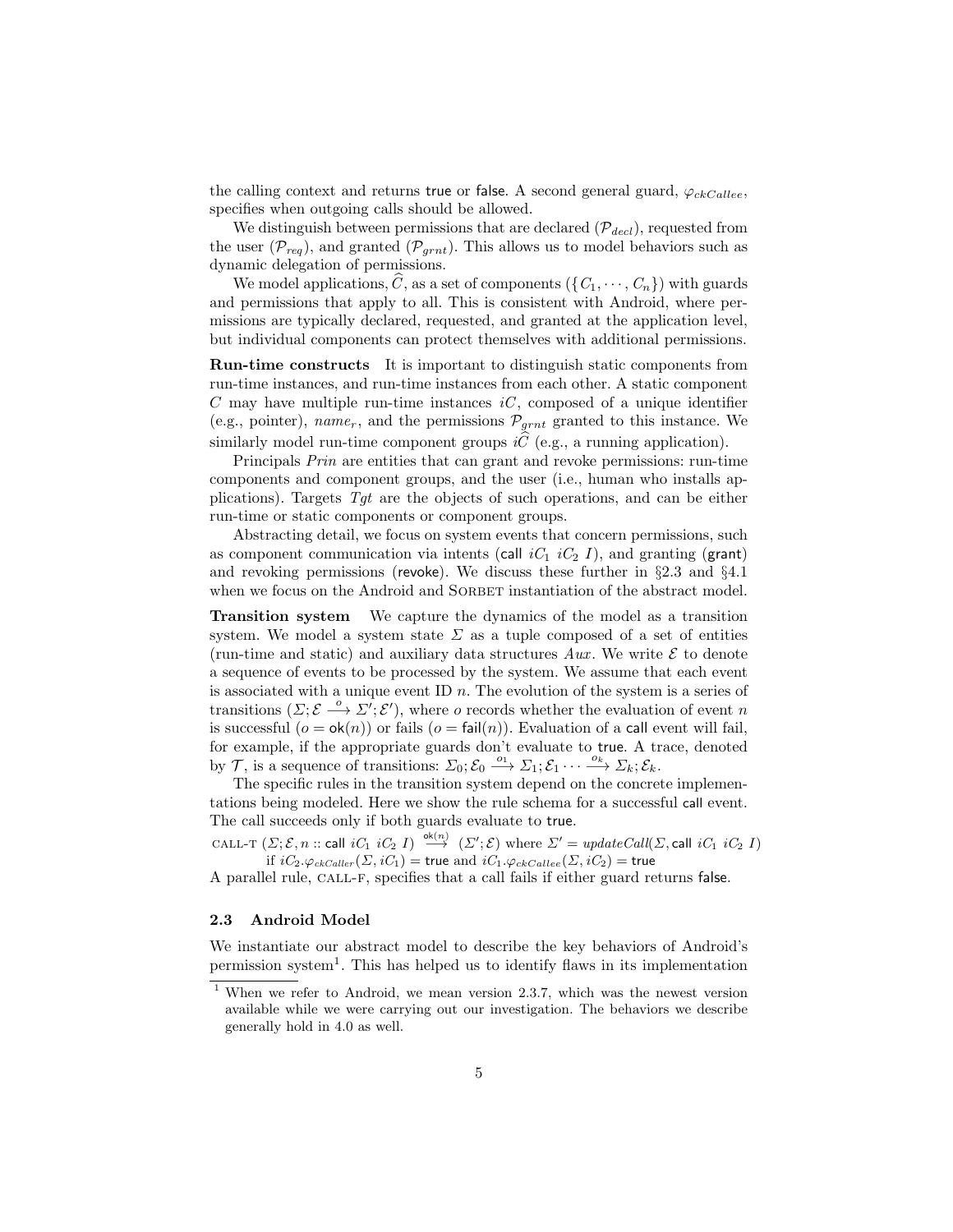and peculiarities in its design. We omit a full description, but show example instantiations of guards  $(\varphi_p^{uri})$  and transition rules for granting permissions.

**Guards** The guard  $\varphi_p^{uri}$  checks whether a component has the URI permissions specified in  $\mathcal{P} \cdot \varphi_{\mathcal{P}}^{uri}$  can be used as  $\varphi_{ckCaller}$  when  $\mathcal{P}$  is the set of URI permissions protecting a component.

We first define functions to look up the permissions associated with a runtime component from the current state. Function grantedByUsrPerm(iC,  $\Sigma$ ) returns permissions granted at install time, and function  $URIPerm(iC, \Sigma)$  returns the URI permissions dynamically granted to  $iC$ ; URIPerm in turn relies on a data structure  $M$  to track the URI permissions granted to each application. Then, we define  $\varphi_{\mathcal{P}}^{uri}$  as follows.

 $\varphi_{\mathcal{P}}^{uri} \triangleq f(iC, \Sigma) = \mathcal{P} \subseteq grantedByUsrPerm(iC, \Sigma) \cup URIPerm(iC, \Sigma)$ 

Granting permissions URI permissions can be granted temporarily, via an intent, or permanently, via grantUriPermission. We model the former as:

grant  $iC_1$   $iC_2$   $P$   $\mathcal{F}_{tmp}$ ; call  $iC_1$   $iC_2$   $I$ .

Here,  $iC_1$  grants permission P with flag  $\mathcal{F}_{tmp}$  to  $iC_2$  before transferring control to iC<sub>2</sub>. Granting permanently we model as grant iC<sub>1</sub>  $\hat{C}$  P  $\mathcal{F}_{prm}$ . Flags  $\mathcal{F}_{tmp}$ and  $\mathcal{F}_{prm}$  constrain the lifetime of the delegation of P and the scope of its potential redelegation by  $iC_2$ . Mirroring Android, the lifetime of permissions granted with  $\mathcal{F}_{tmp}$  is confined to the lifetime of the recipient  $(iC_2)$  of the grant operation. When granting with  $\mathcal{F}_{prm}$ , the recipient will have the permission until the system reboots or the permission is revoked. Neither flag restricts the scope of redelegation. The following rule shows how grant currently works in Android.

 $(\varSigma; \mathcal{E}, n:: \text{grant } iC_1 \,\, iC_2 \,\, P \,\, \mathcal{F}_{tmp}) \;\stackrel{\mathsf{ok}(n)}{\longrightarrow} \;\; (\varSigma'; \mathcal{E}) \quad \text{if} \; \varphi^{uri}_{\{P\}}(iC_1, \varSigma) = \textsf{true}$ where  $\Sigma' = updateGrant(\Sigma, iC_1, iC_2, P, \mathcal{F}_{tmp})$ 

Granting succeeds only if the granter has permission P. Afterwards, updateGrant updates state, by recording in M that the enclosing application of  $iC_2$  now has permission P with flag  $\mathcal{F}_{tmp}$ , and that the instance  $iC_2$  has P in  $\mathcal{P}_{grnt}$ .

The rule for granting with  $\mathcal{F}_{prm}$  (omitted here) differs only in its update function: M records that now  $\widehat{C}$  has permission P with the flag  $\mathcal{F}_{prm}$ . These rules make explicit that Android does not distinguish between  $\mathcal{F}_{tmp}$  and  $\mathcal{F}_{prm}$ when deciding whether a component can grant permissions. This causes problems when components redelegate permissions, as we discuss in §3.2.

## 3 Security Properties

We define several properties that one might desire of an Android-style security architecture  $(\S 3.1)$  and investigate whether they currently hold  $(\S 3.2)$ .

#### 3.1 Specifying Desired Security Properties

We formulate the properties desired of Android's security architecture based on the resources that need protection. These are typically interfaces that allow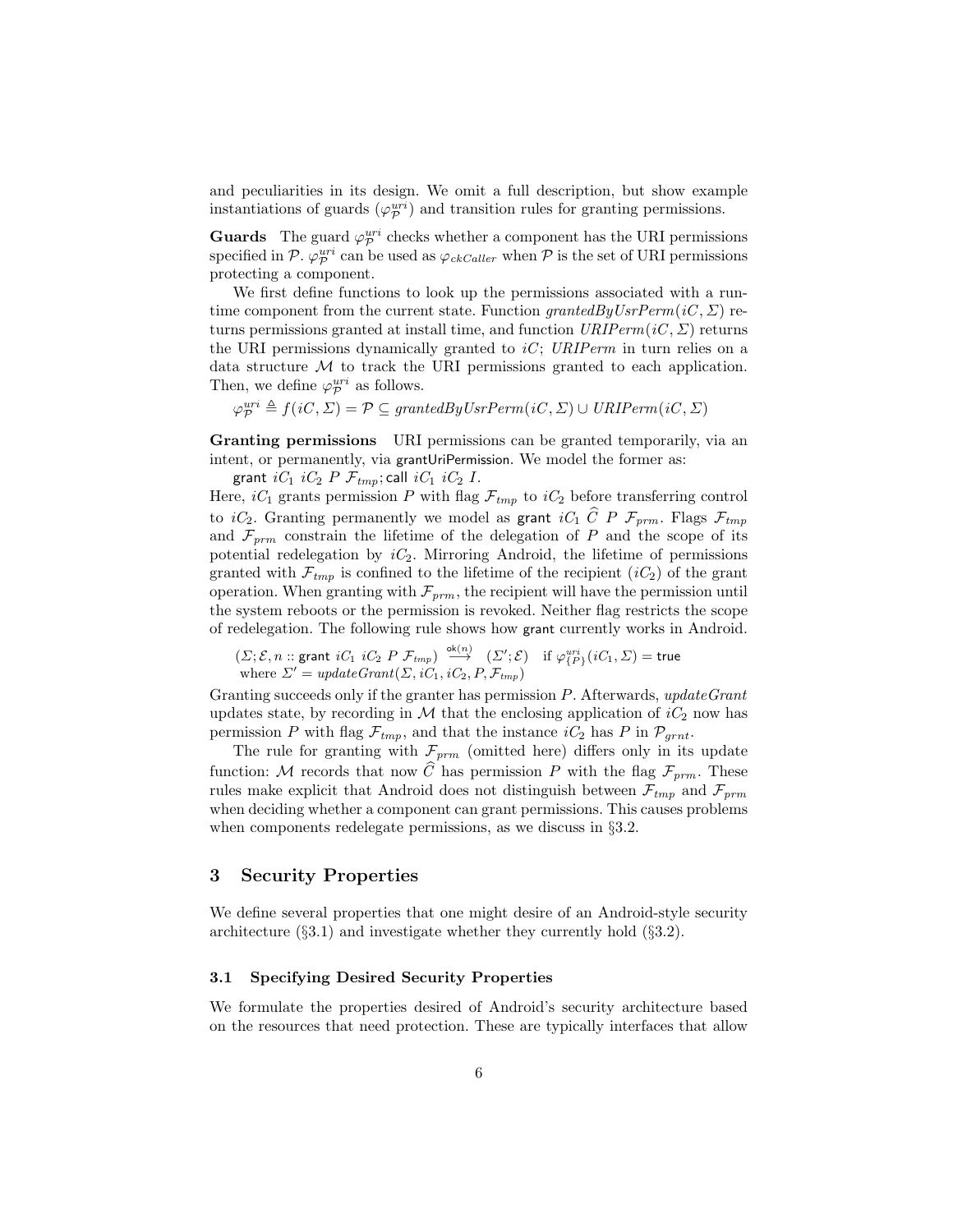access to functionality that could cause harm or inconvenience (e.g., sending expensive text messages) and to sensitive data that should not leave the possession of components that legitimately require it (e.g., financial information in a banking application; location information). We abstractly define access-control properties that specify when and how a protected interface can be called and information-flow properties that specify when and what information can flow to or from a component. We also investigate lower-level, functional-correctness properties concerning granting and revoking permissions, since these directly affect the access-control and information-flow properties.

Local properties The following two properties state that the immediate restrictions specified by a component on its callers or callees are always obeyed.

PROPERTY 1. (Local callee protection) If a component  $A$  is called by another component B, then A's guard  $\varphi_{ckCallee}$  evaluates to true.

PROPERTY 2. (Local caller protection) If a component A calls another component B, then A's guard  $\varphi_{ckCaller}$  evaluates to true.

It is easy to show that Prop. 1 and 2 hold on any instantiation that includes rules like CALL-T and CALL-F (see  $\S 2.2$ ).

#### Delegation and revocation properties

PROPERTY 3. (Delegation) A component A has a permission  $P$  if A owns  $P$ , or there is a delegation chain from a component  $B$  to  $A$  such that  $A$  satisfies the scope and lifetime constraints imposed by every component on the chain, and that every component on the chain also has P.

Intuitively, Prop. 3 ensures that the use of a redelegated permission is confined by the lifetime and scope constraints specified by the original granter. For instance, if an email component gives to a viewer component the URI permission  $P$  for displaying an attachment, two sensible constraints are that  $P$  is confined to a specific instance of the viewer, and that the viewer cannot redelegate P.

PROPERTY 4. (Revocation) If A revokes P from B, then there is a delegation chain from A to B, or A owns P.

This is a basic correctness property for revocation. Allowing arbitrary components to revoke permissions is likely to be disruptive; hence, only the owner or granter should be allowed to revoke a permission.

Global properties The next two properties are simplified noninterference. We customize the general notion that secret inputs cannot affect public outputs and tainted inputs cannot affect endorsed outputs to fit the permission-based Android model.

PROPERTY 5. (Privilege escalation) Given any component B protected by permission P, and any component A that does not have that permission, if  $S_{AB}$  is a system that contains A and B (and other components), and  $S_B$  is the same system without A, then a call chain ending with B exists in  $S_{AB}$  if and only if it exists in  $S_B$ . Additional call chains ending with B may exist in  $S_{AB}$  if explicitly allowed by policy.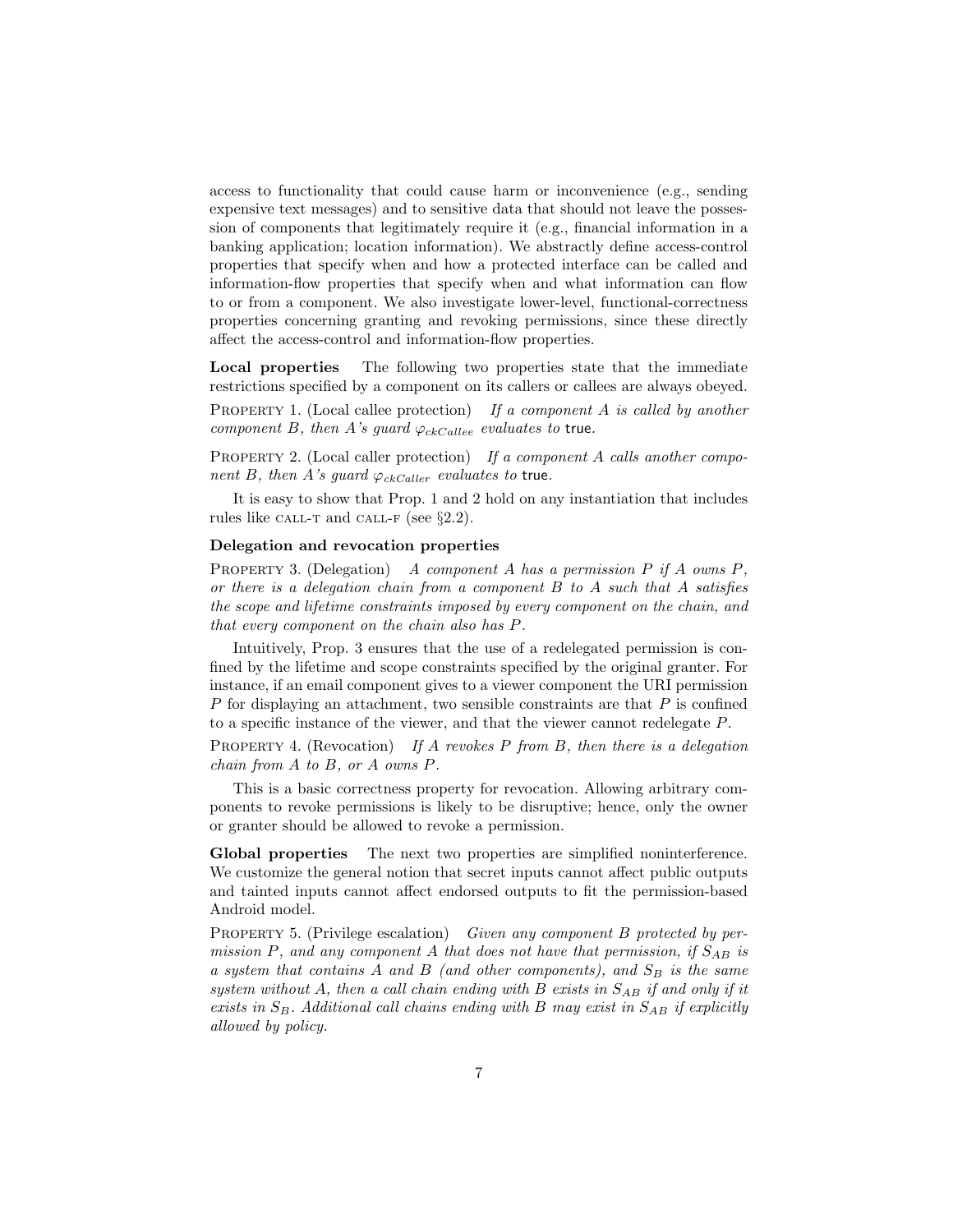In other words, with respect to accessing  $B$ , a system with unprivileged component A should behave the same as a system without A. The only exception is if additional policy explicitly allows  $A$  to affect  $B$ . Without such exceptions, this property would likely be too restrictive.

For example, let  $B$  be the interface, guarded by permission  $P$ , for rebooting the phone. Suppose that component  $C$  has  $P$  (which allows it to call  $B$ ), and a public interface, such that any calls to that interface will cause  $C$  to call  $B$ . Then, a component A that does not have  $P$  can indirectly cause  $B$  to be invoked by calling C. C's indiscriminate invocation of  $B$  is an example of the confuseddeputy problem. Since a trace culminating in that invocation of  $B$  cannot exist in a system without A, Prop. 5 prohibits this behavior.

In the other direction, we may want to prevent sensitive information from being leaked, which permission systems typically cannot specify directly. We leverage permissions to state an undesired information flow as follows. Suppose that permission  $P_1$  guards the source of some information and permission  $P_2$ guards the sink. Then, an undesired information flow can be specified as a call chain from a component that uses  $P_1$  to a component that uses  $P_2$ . A system that has no undesired information flows should then obey the following property. PROPERTY 6. (Information flow) Given an undesired information flow from a

component A guarded by  $P_1$  to a component B guarded by  $P_2$ , a call chain that ends with  $B$  exists in a system with  $A$  if and only if the same call chain exists in a system without A. Additional call chains ending with B may exist in the system with A only if explicitly allowed by policy.

Without a more expressive policy specification language, these properties cannot be specified precisely.

#### 3.2 Analyzing Android Permissions

We investigated the extent to which Android's current permission system, as represented by our model, supports the properties defined in §3.1.

Local properties hold Android's permission system implements the CALL-T and call-f rules, and the guards specified by the components are checked at run time; hence, Prop. 1 and 2 hold. However, Prop. 2 holds trivially, because callers cannot state useful guards on callees.

Delegation and revocation properties do not hold Prop. 3 requires that a permission does not outlive the lifespan specified by its granter. Android's implementation, however, does not distinguish between  $\mathcal{F}_{tmp}$  and  $\mathcal{F}_{prm}$  when deciding whether a component can grant permissions. This violates Prop. 3 and causes several bugs (see our companion technical report [13]), e.g., a component that gained temporary permission can redelegate the permission permanently, including to itself.

Android's revokeURIPermission revokes a URI permission from all components to which it was dynamically granted, and can be called by any component that was granted the permission at install time. This violates Prop. 4, which requires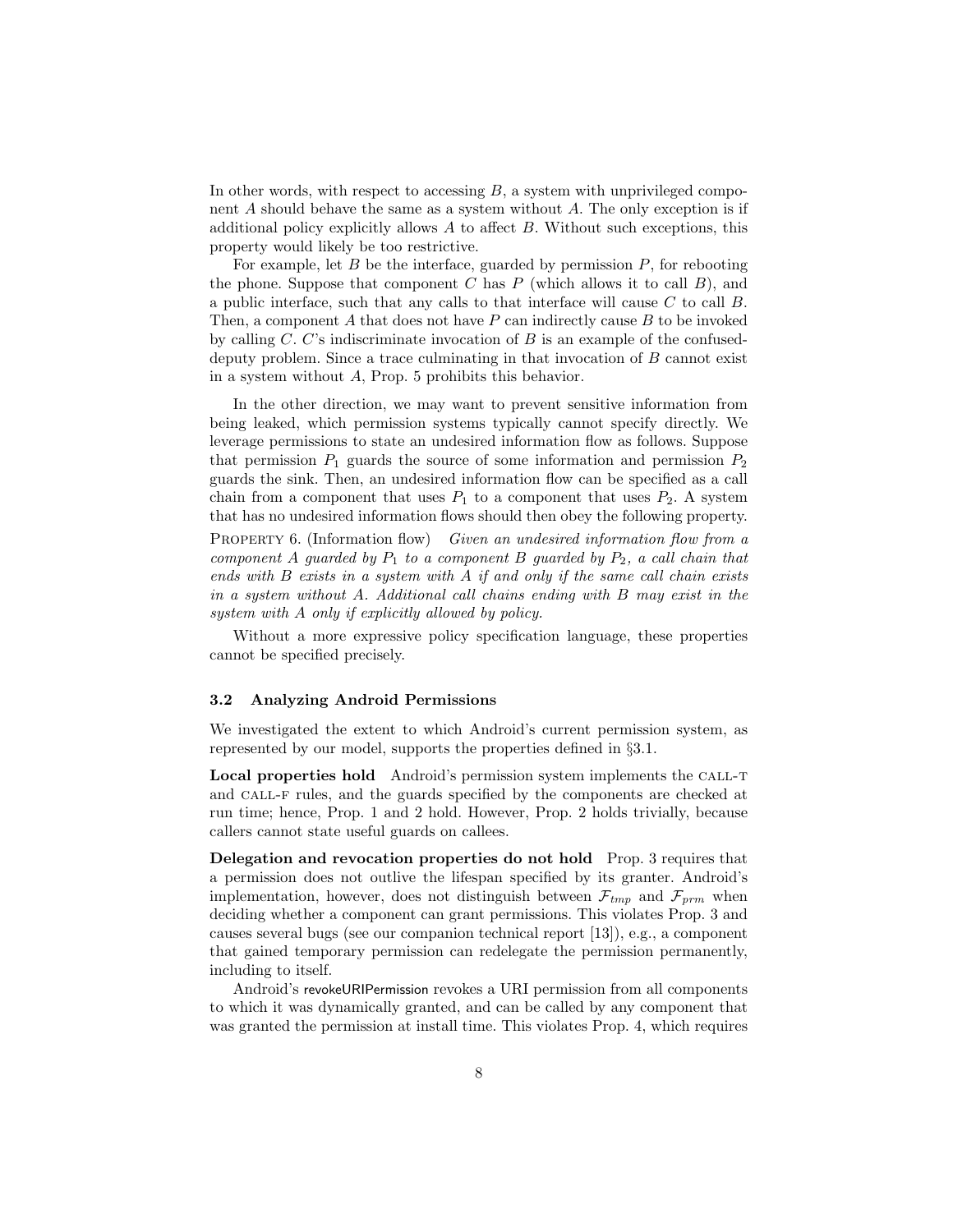that a component A can revoke only from entities to which it granted permission (unless A owns the permission). Such violations can easily cause confusion, as unrelated applications can revoke each other's permissions.

Global properties do not hold Previous work has pointed out that Android suffers from privilege-escalation flaws (e.g., [6]); i.e., Prop. 5 does not hold. Prop. 6 also does not hold, as Android does not have a mechanism for preventing, or even specifying, undesired information flows. An application can access any component for which it has the permission to do so, regardless of whether it had previously accessed protected information. Previous work has shown that this results in various specific undesired information flows [24, 18, 8].

Examining Android in light of these properties also revealed several design and implementation bugs, which we reported to Google. These include the ability of components that received a temporary permission to redelegate that permission permanently, and improper bookkeeping of granted permissions during application uninstallation and installation that can lead to privilege escalation. These flaws are discussed in more detail in our companion technical report [13].

### 4 Sorbet: Android Permissions++

Motivated by the properties of  $\S3.1$ , we develop SORBET, an improved permission system that supports (1) developer-defined policies to mitigate undesired information flows and privilege-escalation attacks; and (2) well-behaved permission delegation and revocation. Our goals were to enable developers and users to specify richer policies on their applications without dramatically altering Android, and to construct an enforcement system that is provably well behaved.

Some of the mechanisms we use have been discussed previously [10, 22, 14, 7]; we integrate these and other ideas into a system that we can formally show satisfies interesting security properties and enables new use cases.

#### 4.1 New Features in Sorbet

Coarse-grained information-flow protection SORBET extends Android's permission labels to make them suitable for specifying coarse-grained informationflow policies, and enforces such policies at component and application boundaries. By reusing permission labels, this approach requires little new syntax.

In SORBET, a component A guarded by  $P_1$  (e.g., the contacts permission) can specify (in the application manifest) information-flow policies of the form disallow-flow( $P_1, P_2$ ). This indicates that any component B that made use of  $P_1$ to access A cannot (including transitively) use permission  $P_2$ . A component can also request at install time the permission allow-declassify( $P_1, P_2$ ) to declassify sensitive information, i.e., to escape the restriction imposed by disallow-flow( $P_1, P_2$ ). We formalize this mechanism and the property it enforces in §4.2 and §4.3.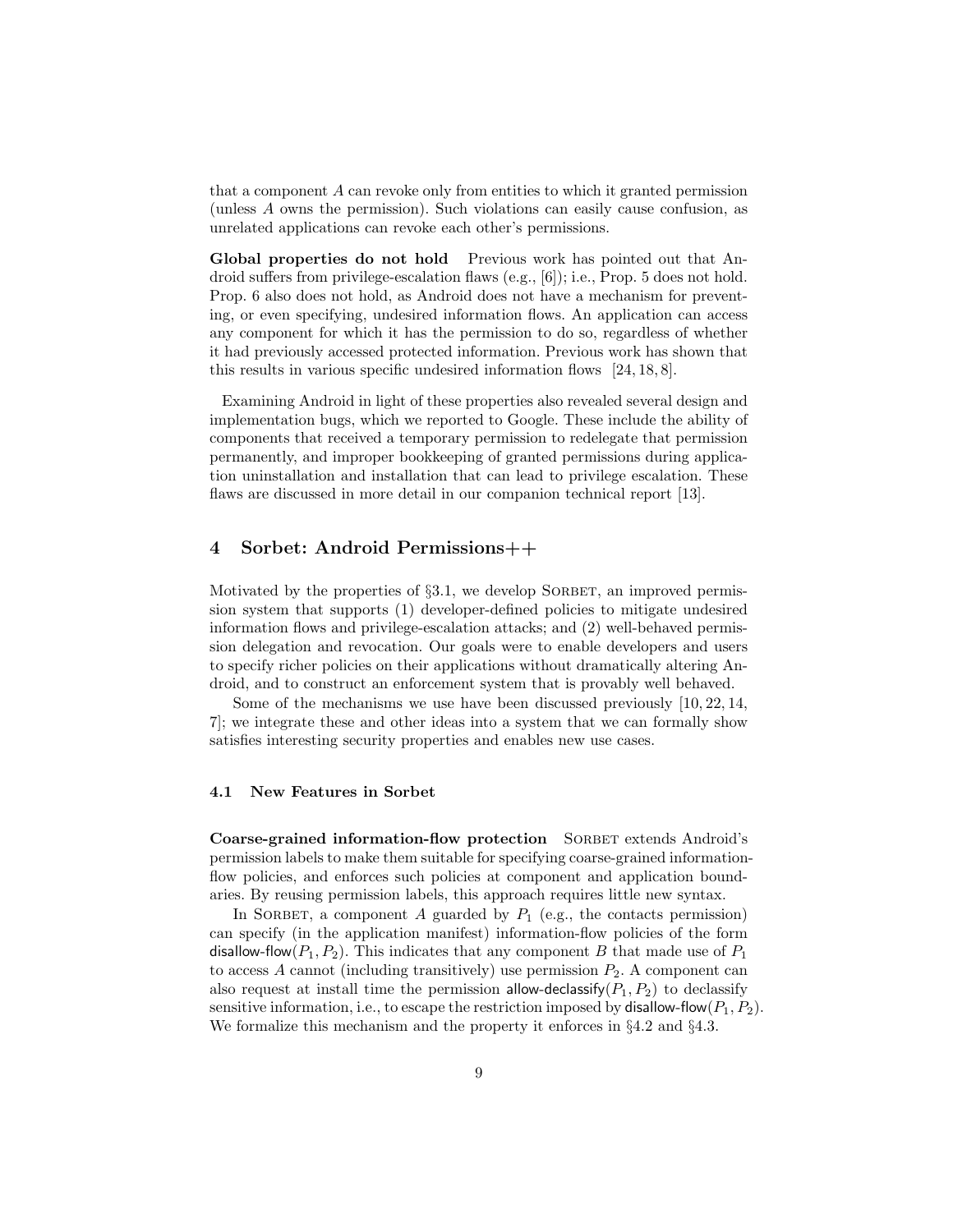Our mechanism can be used by programmers to strengthen their own code by separating trusted information that should remain internal to an application from untrusted flows that may be communicated to the outside, thereby decreasing the chance of the application being misused by malicious ones. The mechanism can also be used to defend against malicious applications or developers, by specifying policies that should hold between applications.

Coarse-grained privilege-escalation protection To mitigate the confuseddeputy problem, SORBET tracks the permissions of all components on the call stack. When a component A is called, and A is protected by permission  $P$ , SORBET checks if every component on the call stack has  $P$ . However, this is too restrictive for practical use; e.g., an email app, which needs to use the INTERNET permission to send email, could do so only when started by applications that have the INTERNET permission. To address this, SORBET allows components to request a privileged permission  $\hat{P}$ . When a component B has the permission  $\hat{P}$ , it is permitted to call A even when other components on its call stack do not have P.  $\hat{P}$  is similar to the *enable privilege* operation in Java stack inspection. Other works have also tracked the call stack for similar purposes  $(e.g., [7])$ ; SORBET's novelty here is in allowing developers to specify policies, and in enabling proofs that this and other design features allow the system to exhibit desired properties.

As with information flow, SORBET protects against privilege escalation at both component level and application level. To account for Android's inability to completely mediate communication (e.g., via public static fields) between components within an

| Flag                    | Recipient | <b>Redelegation</b> scope   | Lifetime      |  |  |
|-------------------------|-----------|-----------------------------|---------------|--|--|
| $\mathcal{F}_{comp}$    | activity  | no redelegation             | activity exit |  |  |
| $\mathcal{F}_{task}$    | activity  | activities in the same task | activity exit |  |  |
| $ {\cal F}_{app\,Tmp} $ | activity  | activities in the same app  | activity exit |  |  |
| $\mathcal{F}_{allTmp}$  | activity  | any component               | activity exit |  |  |
| $\mathcal{F}_{app}$     | app       | no redelegation             | app uninstall |  |  |
| $\mathcal{F}_{all}$     | app       | unrestricted                | app uninstall |  |  |

Fig. 2. Flags for constraining delegation. Columns show the recipient scope, the scoping constraints of redelegation, and the lifetime of the granted permission.

application, the policy enforced at the application level assumes that component boundaries within an application are not respected.

Principled redelegation and revocation SORBET also addresses Android's problems with indiscriminate redelegation. The challenge here is to design a (correct) mechanism to allow programmers to predictably control delegation lifetime and redelegation scope. Building on Android's notion of temporary and persistent permissions, we enable the grant operation to precisely convey the intended scope of the recipient (a component or an application), the scope of redelegation (none, components in the same task, components in the same application, and unrestricted), and the lifetime of the permission (until the recipient activity exits, or is uninstalled). For simplicity, we converge on six combinations of these constraints (summarized in Fig. 2), which the programmer can specify via flags passed as arguments to grant. The enforcement mechanism enforces the transitive properties that the constraints implicitly require.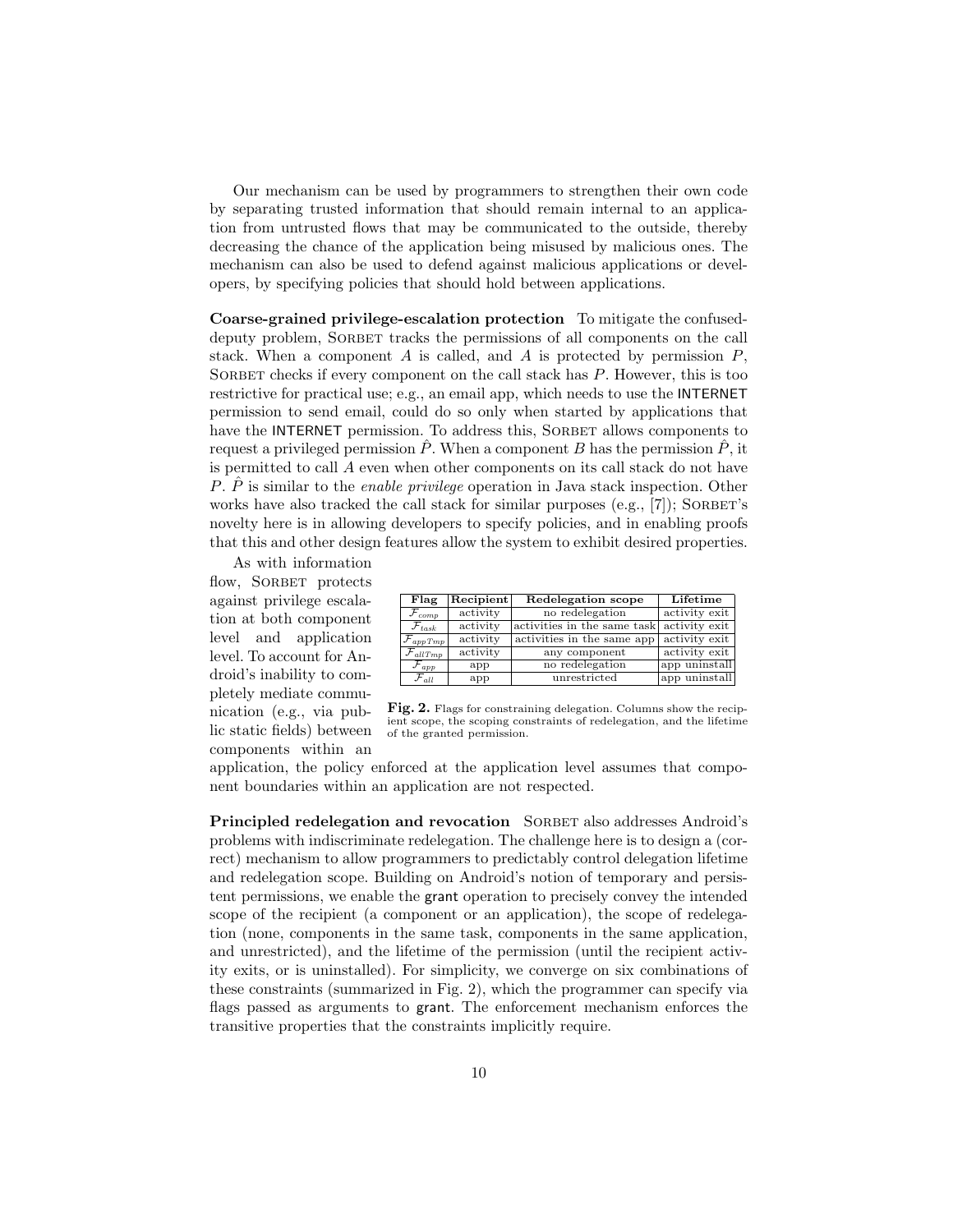SORBET allows a component  $A$  to revoke a permission  $P$  from component  $B$ only if A granted P to B (or A owns P). In other words, the act of delegating creates a new link in a delegation chain, and revocation removes that link.

#### 4.2 Implementation of Improvements in Abstract Model

We now briefly describe SORBET as an instantiation of the abstract model. We focus on mechanisms for enforcing information flow, and briefly discuss privilege escalation. Delegation and revocation are discussed in our technical report [13].

Information-flow protection To enforce information-flow policies specified by disallow-flow( $P_1, P_2$ ) and allow-declassify( $P_1, P_2$ ), we augment the model with an auxiliary data structure  $N$ , which keeps track of information-flow constraints. More concretely,  $\mathcal N$  maps a component instance iC to the set of informationflow constraints that includes all such policies specified by components in the call chain before and including  $iC$ .

We define  $forbidP(\mathcal{N}, iC)$  to return the set of permissions that are forbidden from being used by constraints in  $\mathcal{N}(iC)$ . For instance, if  $\mathcal{N}(iC)$  = {disallow-flow( $P_1, P_2$ }, then forbidP returns {P<sub>2</sub>}. Function guardP( $\Sigma$ , iC) returns the set of permissions that guards the calls to component  $iC$ . A successful call between components in the same group can now be defined as follows.

CALL-T  $(\Sigma; \mathcal{E}, n :: \mathsf{call} \; iC_1 \; iC_2 \; I) \stackrel{\mathsf{ok}(n)}{\longrightarrow} (updateCall(\Sigma, \mathsf{call} \; iC_1 \; iC_2 \; I); \mathcal{E})$ if  $iC_2.\varphi_{ckCaller}(\varSigma,iC_1) =$  true and  $iC_1.\varphi_{ckCallee}(\varSigma,iC_2) =$  true and  $guardP(\Sigma, iC_2) \cap forbidP(\mathcal{N}, iC_1) = \emptyset$ 

The last line is the added check for information-flow policies. The call succeeds only if the permission required to access the callee is not forbidden by the policy.

If the call succeeds, information will flow from the caller to the callee, and constraints need to be similarly propagated. In addition, the callee has its own constraints that need to be incorporated in  $N$ . For this, we define two new functions. updFlow(N, iC, Fl) returns a new mapping N', where  $\mathcal{N}'(iC) = \mathcal{N}(iC) \cup Fl$ .  $updDeclassify(N, iC, \text{allow-declassify}(P_1, P_2))$  returns a new mapping  $\mathcal{N}'$ , which removes disallow-flow $(P_1, P_2)$  from N for iC. Hence, after a declassification permission allow-declassify $(P_1, P_2)$  is encountered, the constraint that forbade access to components guarded by  $P_2$  is lifted. E.g., if the user explicitly allows access to the Internet after private data is read, then this will be allowed.

We define function  $flowP(\Sigma, iC)$  to return the set of information-flow constraints that guard the calls to iC, and getDeclassify(iC) to return the set of declassification permissions of  $iC$ . The function updateCall first computes  $\mathcal{N}' = \text{updFlow}(\mathcal{N}, iC_2, \text{flowP}(\Sigma, iC_1)),$  then  $\mathcal{N}'' = \text{updFlow}(\mathcal{N}', iC_2, \mathcal{N}(iC_1)),$ and finally  $\mathcal{N}''' = updDeclassify(\mathcal{N}'', iC_2, getDe classify(iC_2)).$ 

Android does not mediate all communications between components within the same application (e.g., via shared static fields). SORBET conservatively assumes that components within an application have communicated, and treats cross-application calls differently. We write  $\mathcal{N}_A(iC)$  to be the union of sets of information-flow constraints  $\mathcal{N}(iC')$ , for each  $iC'$  that is in the same application as iC. We define forbid $PA(\mathcal{N}, iC) = \mathcal{N}_A(iC)$ . We define function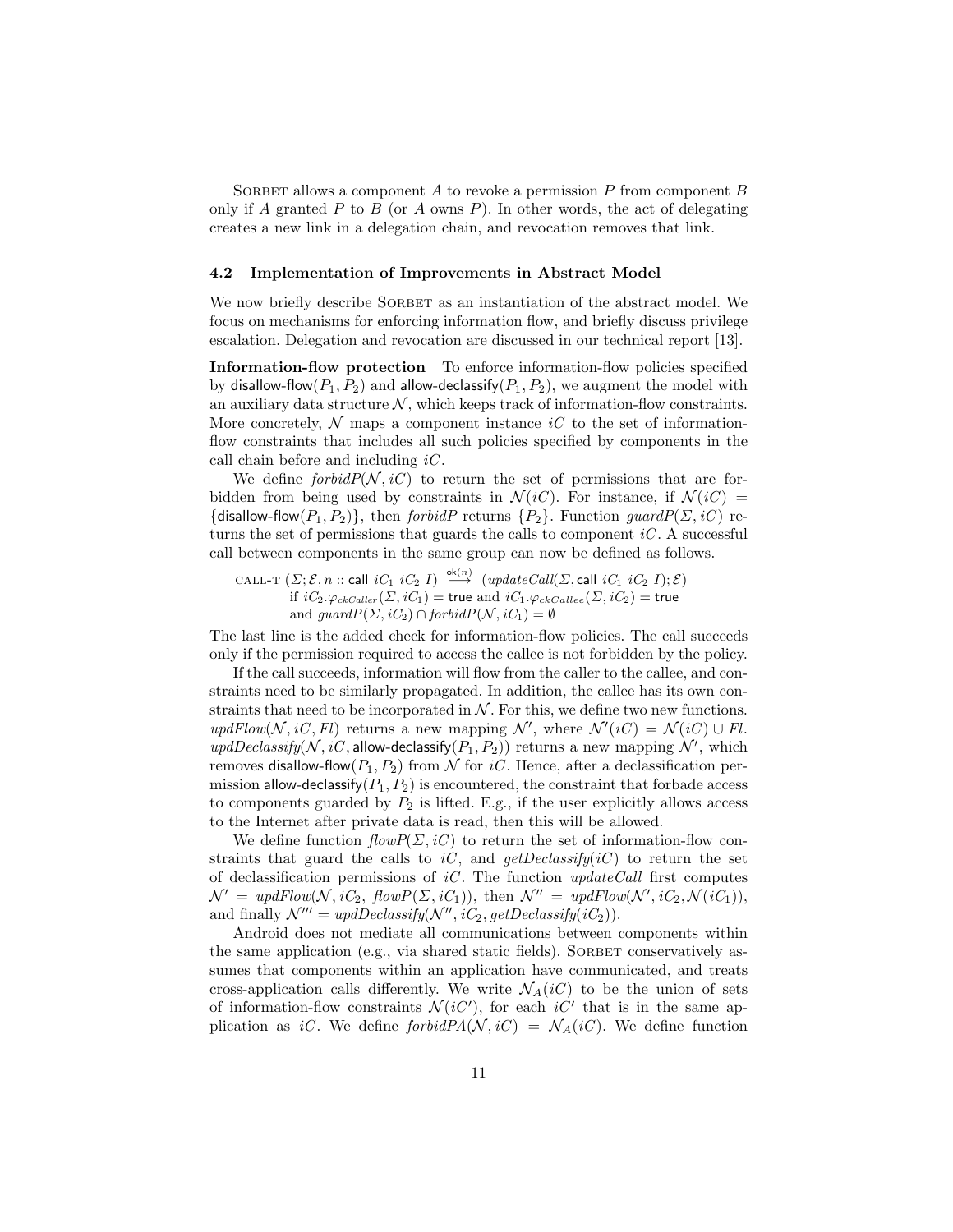$guardPA(\Sigma, iC)$  to return the set of permissions that guards the calls to all components in the same application as component  $iC$ . In the rule for crossapplication calls,  $\mathcal{N}_A$  takes the place of  $\mathcal{N}$ , and *guardPA* takes the place of guardP. This means that if any component in an application has accessed private data protected by disallow-flow $(P_1, P_2)$ , then no component in that application can use permission  $P_2$ . The update function similarly accumulates all constraints in the entire application, rather than just one component.

Returns are treated similarly to calls, with the caller and callee designations switched. We omit the definitions here for space reasons.

Privilege-escalation protection To prevent privilege escalation, we use auxiliary tree-like data structures to keep track of the full call history. We define a call forest  $\mathcal{T}_S$  as a list of call trees  $\mathcal{T}$ , as follows:

Call Forest  $\mathcal{T}_S ::= [\mathcal{T}_1, \cdots, \mathcal{T}_n]$  Call Tree  $\mathcal{T} ::= (\mathcal{T}_S, (iC, \mathcal{P}))$ 

We use  $\mathcal{MT}_S$  to denote a mapping from run-time components to call forests. Each call tree represents a call chain, and the root of the tree is the last component on the call chain. The child of the root is a call forest, which is a list of call chains, each representing a past call chain to the root component. If component A (which has permissions  $P_A$ ) calls B (with permissions  $P_B$ ), and C (with permissions  $P_C$ ) also calls B, and B has only one run-time instance, then  $\mathcal{MT}_S(B) = [([], (A, P_A)), ([], (C, P_C))]$ . In other words, each call tree in the call forest  $\mathcal{MT}_{S}(B)$  records the full context of the call stack. If B now calls D, the call tree  $([[[], (A, P_A)), [[], (C, P_C)]], (B, P_B))$  will be stored in  $\mathcal{MT}_S(D)$ .

A call from component  $A$  to component  $B$  is allowed only when for any permission P that guards the access to B, either A has  $\hat{P}$ ; or A has P and for every call chain recorded in  $\mathcal{MT}_S(A)$ , either (1) all the components have permission  $P$ ; or (2) there exists a component C that has permission  $\tilde{P}$ , and all the components in the call stack after C have P.

As with information flow, the rule for cross-application calls assumes that all components within an application have communicated with each other.

#### 4.3 Properties

We prove SORBET obeys Prop. 1–6. Here we show only the more concrete restatements of Prop. 5 and 6 made possible by SORBET's new policy statements (disallow-flow, allow-declassify, and  $\ddot{P}$ ). For brevity, details and proof sketches are relegated to our companion technical report [13].

We first define an indirect call chain.

DEFINITION 1. (Indirect call chain) Given components  $A$  and  $B$ , there exists an indirect call chain from  $A$  to  $B$  if there exist

- 1. components  $D_1, \cdots, D_k$ ; and
- 2. call chains from A to  $D_1$ , from  $D_1$  to  $D_2$ ,  $\cdots$ , and from  $D_k$  to B.

We say that a component  $A$  can *influence* another component  $B$  if there is an indirect call chain from  $A$  to  $B$ . For example,  $A$  can affect the behavior of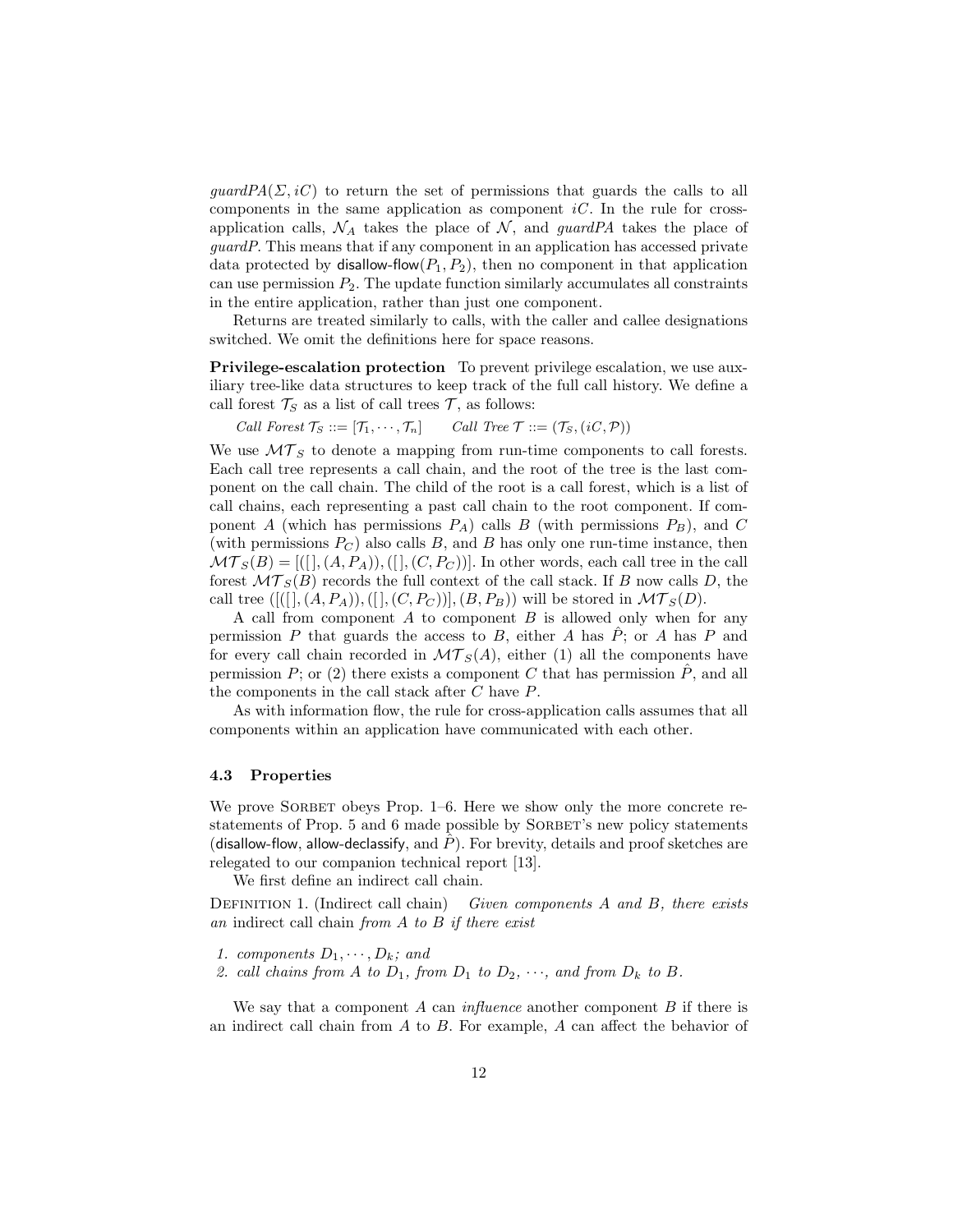B (i.e., the intents that B sends) if either (1) A is part of a call chain to B, or  $(2)$  A appears in a call chain to some component D, and this chain shares a component with a different call chain to  $B$ . The shared component carries  $A$ 's influence to B.

PROPERTY 5<sup>\*</sup>. (Privilege escalation (2)) Given a component B protected by permission P, and a component A that does not have P and belongs to a different application than B, if  $S_{AB}$  is a system that contains A and B (and other components), and  $S_B$  is the same system without A, then a (possibly indirect) call chain that ends in B exists in  $S_{AB}$  if and only if it exists in  $S_B$ . Additional (possibly indirect) call chains may exist in  $S_{AB}$  only if each such chain has a common suffix with a (possibly indirect) call chain from A to B, and there exists a component between A and B that has permission  $\hat{P}$ ; or there is a component  $B'$  between A and B, the path between B and B' contains components of the same application, and  $B'$  is not protected by permission  $P$  but communicated to B via unmonitored channels.

PROPERTY  $6^*$ . (Information flow (2)) Suppose a component A is guarded by permission  $P_1$  and an information-flow policy disallow-flow( $P_1, P_2$ ), and a component  $B$  is guarded by  $P_2$ , and  $A$  and  $B$  belong to different applications. Then, a (possibly indirect) call chain that ends with  $B$ , in a system with  $A$ , exists if and only if the same call chain exists in a system without A. Additional (possibly indirect) call chains may exist in the system with A only if each such chain has a common suffix with a (possibly indirect) call chain from  $A$  to  $B$ , and there exists a component between A and B that has permission allow-declassify $(P_1, P_2)$ .

### 5 Implementing and Evaluating Sorbet

We implemented SORBET on top of Android 2.3.7. This section describes the most salient implementation details, including the syntactic additions for expressing SORBET's policies, and a case study that illustrates SORBET's features.

Syntactic additions We extended Android's manifest file syntax to support information-flow and integrity policies. The component protected by  $P_1$  can specify disallow-flow( $P_1, P_2$ ) by adding android:forbiddenPermissions=[" $P_2$ "] to the permissions by which this component is protected. allow-declassify( $P_1, P_2$ ) is specified as <declassified-info source= $["P_1"]$  destination= $["P_2"]$ />. A permission is labeled as privileged  $\ddot{P}$  by the addition of a "privileged" attribute to its declaration:  $\langle$ uses-permission android:name=" $P$ " android:privileged="true"/>.

Implementation overview SORBET's keystone is a reference monitor built on top of Android's ActivityManager (Fig. 3). ActivityManager already mediates inter-component communication, which includes preventing calls that are illegal by Android's policy; SORBET modifies it so that mediation of relevant calls is handled by SORBET instead of by the legacy parts of ActivityManager. Enforcing SORBET's policies also requires additional bookkeeping, including of instance data (e.g., to recognize that a particular application has accessed a resource protected by a "forbidden" permission), and richer static policy specified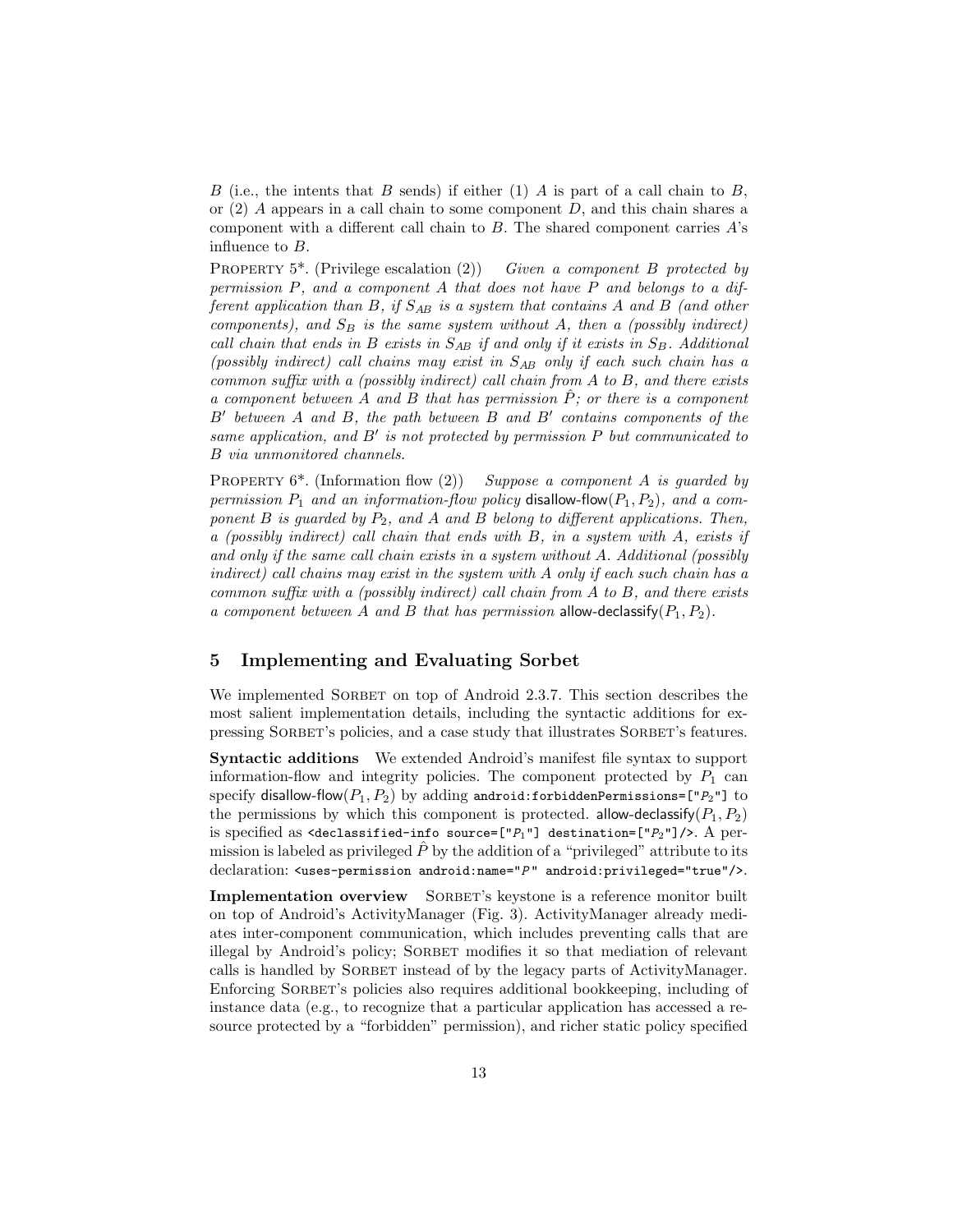in application manifests. Hence, a significant component of SORBET's implementation is the data structures that implement this bookkeeping. The bookkeeping includes keeping track of individual files accessed by applications; for enforcement purposes, these are treated as components.

The most challenging part in implementing SORBET was to identify not just which application invoked a protected resource (which Android typically already does) but which specific component instance was responsible for the call; we accomplished this by enhancing Android's IPC data structures to carry more information about the caller. Another challenge was to capture operations not mediated by ActivityManager, such as opening a socket or a file. Android enforces permission-based policies on such operations by Linux-level checks based on the (Linux) group ID of the calling application; applications are assigned group IDs at installation time by the package manager. To mediate access to these operations, we



Fig. 3. SORBET architecture: additions to Android are shaded; arrows indicate interactions between system components.

used TOMOYO Linux [21], a set of Linux kernel patches that replaces scattered, ad-hoc access-control checks with centralized ones.<sup>2</sup> We further extended TOMOYO Linux so that access attempts for which policy was enforced at Linux level (e.g., to open a socket or a file) trigger a call to SORBET's reference monitor. This also allows SORBET to mediate security-relevant behaviors implemented in native code that may be included in Android applications.

Case study To test SORBET and illustrate its usefulness, we used it to implement several policies; some that can be implemented (sometimes partially) by previously proposed mechanisms (e.g.,  $[2, 7]$ ), and some that require SORBET's features. Our main case study involves four applications: a file manager for storing and manipulating private files (e.g., a diary or list of account numbers); a text editor; an encryption application; and an email application. The high-level policy we focus on is to prevent private files from being leaked on the Internet, but to allow them to be manipulated by various applications at the user's behest (e.g., by using the private file manager to launch an editor). Private files are kept in a content provider implemented by the file manager, and protected by separate permissions that allow read and write access. Applications can access private files only when dynamically delegated the appropriate permissions by the file manager. We next describe several specific scenarios (summarized in Fig. 4) that examine variants of this policy and show how they could be implemented.

 $\overline{2}$  TOMOYO Linux has similarly been used by other researchers [2].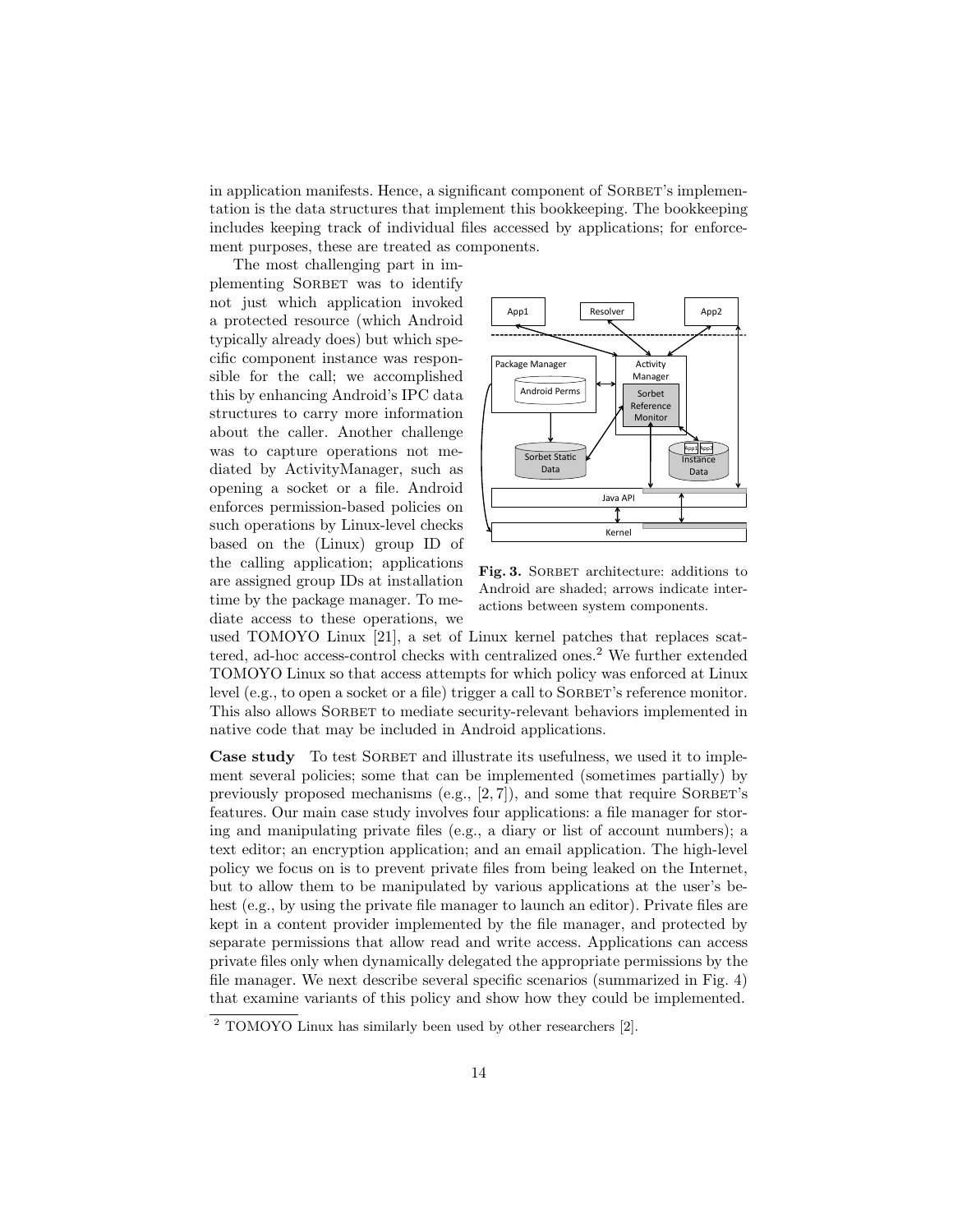| Scenario |                                                                                         |              | Private File<br>Manager         | Editor                                | Encryption<br>App                          | Email App                                                | $PE$ IF |  |
|----------|-----------------------------------------------------------------------------------------|--------------|---------------------------------|---------------------------------------|--------------------------------------------|----------------------------------------------------------|---------|--|
|          | Private files cannot<br>be sent over the<br>network                                     | la.          | protected by<br>$R/W$ perms     |                                       |                                            |                                                          |         |  |
|          |                                                                                         | Ь            | protected by<br>$R/W$ perms     |                                       | use Internet use Internet                  | use Internet                                             |         |  |
|          |                                                                                         | с            | protected by<br>forbid Internet | $R/W$ perms use Internet use Internet |                                            | use Internet                                             |         |  |
| 2        | Private files sent<br>over network only<br>via email                                    | $\mathbf{a}$ | protected by<br>$R/W$ perms     |                                       | use Internet use Internet                  | use Internet                                             |         |  |
|          |                                                                                         | b            | protected by<br>forbid Internet | $R/W$ perms use Internet use Internet |                                            | use Internet<br>declassify<br>$R/W \rightarrow$ Internet |         |  |
|          | Private files sent over<br>$\overline{3}$<br>network only via<br>email and if encrypted |              | protected by<br>forbid Internet | $R/W$ perms use Internet declassify   | use Internet<br>$R/W \rightarrow$ Internet | use Internet                                             |         |  |

Fig. 4. Three scenarios from our case study. Columns indicate the permissions assigned to each application, and whether enforcement is via protection from privilege escalation (PE), or information flow prevention (IF).

Scenario 1. We start from a base case in which private files must not be sent over the network (Fig. 4, Scenario 1). In Android, the only way to prevent one of these applications from leaking files to the network is to avoid granting any of the applications the Internet permission (Scenario 1a). In SORBET, this policy can be enforced by either the mechanism that prevents privilege escalation or the one that prevents undesired information flows. In the first case, all other applications can be granted the Internet permission, but will no longer be able to use it if the file manager, which does not have this permission, is on the call stack (Scenario 1b). In the second case, the file manager declares the Internet permission as forbidden, with the same effect (Scenario 1c).

Scenario 2. We now extend the desired policy to allow only the email client to send a private file (an activity that the user explicitly initiates), while other applications can use the Internet for other purposes. This cannot be implemented in stock Android, but can still be done with either of SORBET's protection mechanisms. For enforcement via the privilege-escalation mechanism, the email app must declare and be granted the privileged version of the Internet permission. To enforce the same policy via SORBET's information-flow mechanism, the file manager would declare the Internet permission as forbidden (as in Scenario 1), and the email would declare the permission to declassify from  $R/W$  to Internet.

Scenario 3. Finally, we extend the policy from Scenario 2 to allow emailing private files only if they are encrypted. Enforcing this without limiting reasonable uses of the email app requires both the information-flow and privilege-escalation mechanisms. As in Scenario 2a, the email app is given the privileged Internet permission, so that it can send email even if indirectly invoked by the file manager, which does not have the Internet permission. In addition, the file manager declares the Internet permission forbidden, and the encryption app is allowed to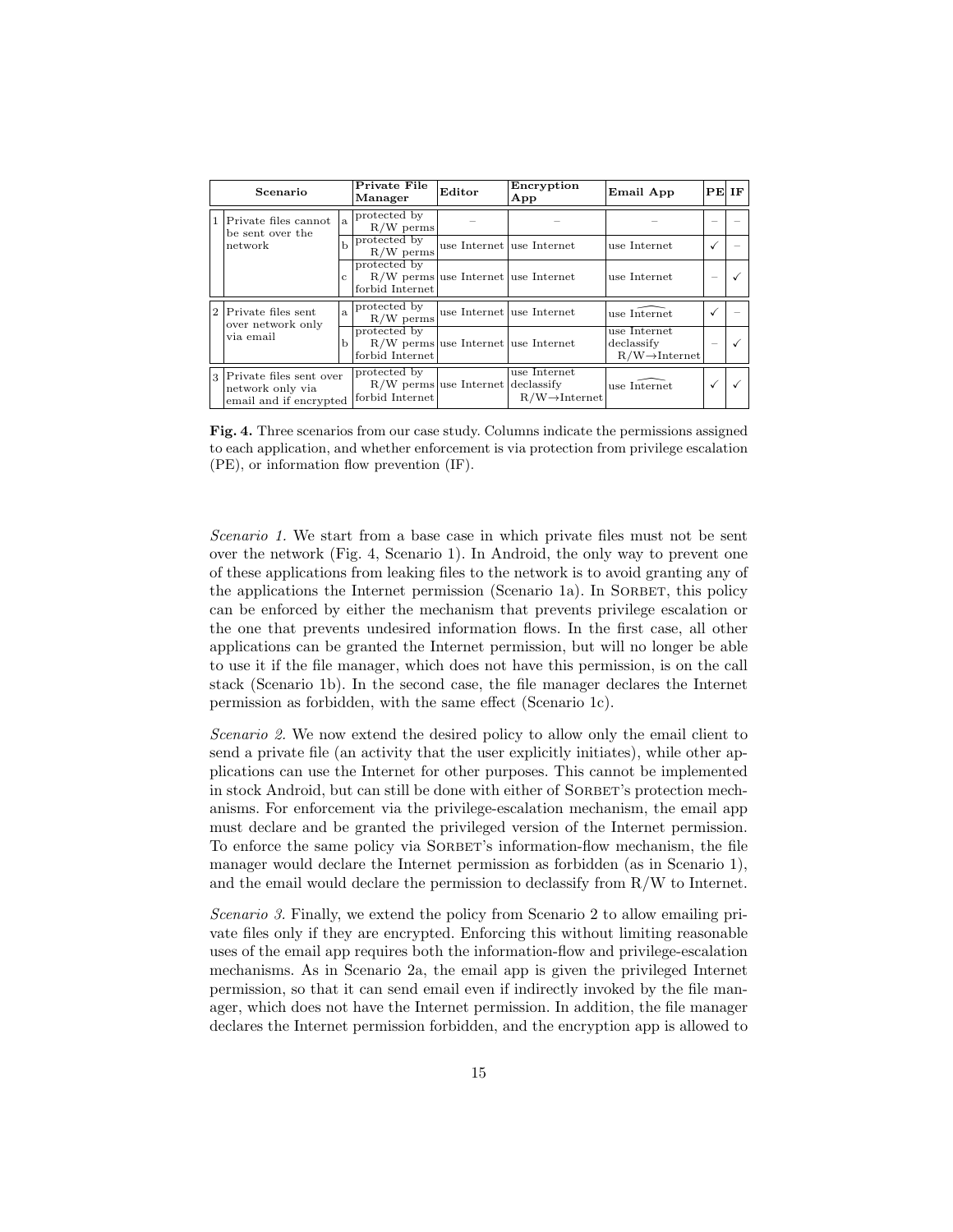declassify. Now, the only path to emailing private files is via the encryption app, which is trusted to invoke the email app only with encrypted data.

The last scenario shows that SORBET allows easy specification of useful policies significantly beyond what Android offers. Our case study used minimally modified off-the-shelf applications: Open Manager v2.1.8, Qute Text Editor v0.1, Android Privacy Guard v1.0.9, Email v2.3.4. We modified manifest files, added sending functionality to some, and added a content provider to Open Manager. SORBET's overhead was sufficiently small to be unobservable by the user.<sup>3</sup>

# 6 Related Work

Researchers have analyzed the security of Android's permission system [5, 10], developed analysis tools for Android applications [11], and proposed new protection mechanisms (e.g., [20, 22]). Many works studied Android's attack surface (e.g., [19]), including covert channels [24], DoS [1] and web attacks [17], and unauthorized application repackaging [27].

Several works have pointed out flaws in Android's permission system. One weakness is the lack of global properties: Android's permission system does not prevent privilege escalation or information leakage. Davi et al. [6] and Felt et al. [12] have studied privilege-escalation attacks in detail. Bugiel et al. developed a system that monitors interactions between applications at run time and mitigates a wide range of privilege-escalation attacks [2]. Our mechanism has many similarities, but we focus on allowing developers to specify policies on a per-application basis, and emphasize formal analysis of mechanisms. Dietz et al. proposed a framework, Quire, for provenance tracking to mitigate the confused deputy problem [7]. Our goals overlap, but SORBET differs in several ways: We do not track full provenance information, but instead focus on flexible, applicationlevel policy specification based on permissions; we rely on the Android runtime for bookkeeping, rather than using digital signatures. We also support declassification, and formally investigate SORBET's properties. Another approach to mitigating application collusion is through domain isolation. Bugiel et al. assigned trust levels to applications, allowing them to communicate only if they are at the same level [3]. They focus on defining policy for a set of applications at the same trust level, whereas we let applications define policy individually.

Several works have investigated privacy leaks in Android [8, 24, 4, 9]. We provide a formal framework that allows such flaws to be seen as violations of desired security properties. Projects such as TaintDroid [8] and AppFence [14] aim to automatically detect and prevent dangerous information leaks. Our work is in several ways complementary. TaintDroid and AppFence operate at a much finer granularity, tracking tainting at the level of variables, and enforce fixed policies. In contrast, our enforcement is at the component level, and allows developers

<sup>3</sup> We ran microbenchmarks, but, as common in this setting, the small changes—and sometimes improvements—in latency were dwarfed by the variances between runs.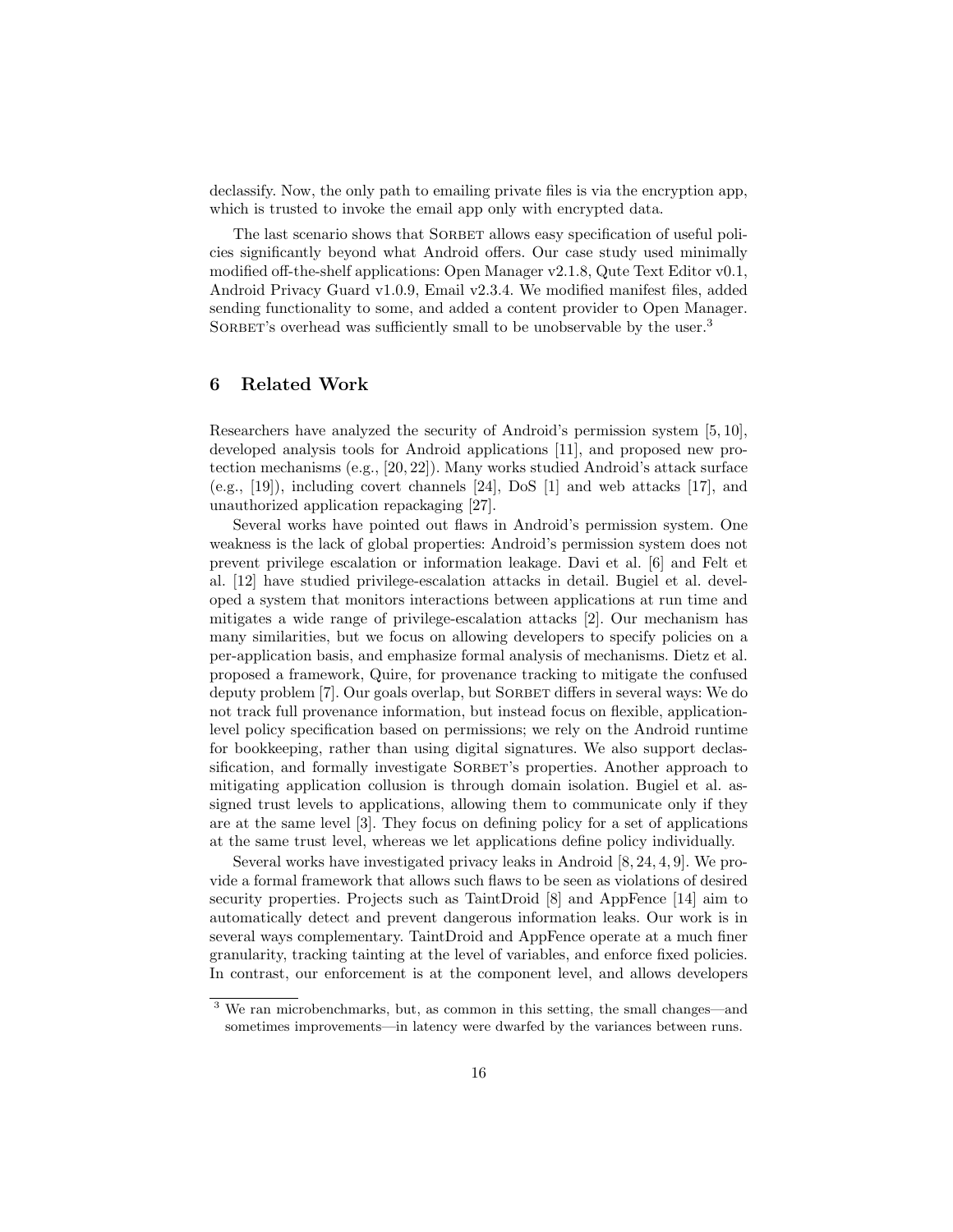to specify policies, including, e.g., declassification, which is key to enabling applications that have legitimate reason to send tainted data to operate. We also formally prove that our design enforces desired high-level security properties.

Systems such as Saint [22] and Apex [20] also improve Android's permission system, e.g., by protecting callers with guards that consider context beyond just permissions, while staying generally close to the original design. We focus on deeper revisions to the permission model and enforcing transitive properties.

Formal analysis of Android-related security issues has received less attention. Shin et al. [25] developed a formal model in order to verify functional correctness properties of Android, which revealed a flaw in the naming scheme for permissions and a possible attack [26]. In contrast, our work develops a more abstract model suitable for reasoning about extensions to Android's permission system.

# 7 Conclusion

This paper develops a framework for formally analyzing Android-style permission systems, and shows how to enhance Android's permission system to support rich policies while maintaining convenient, application-centric policy specification. We have proved the design of our enforcement system satisfies a set of security properties, showed its feasibility by implementing and running it on a Nexus S phone, and demonstrated its usefulness through a case study. In doing so, we discover that Android's inability to provide strong isolation between components constrains the expressiveness of our system and complicates its implementation. Our system successfully provides both application- and component-level protections, but it would need to resort to application-level protection less often if Android's component-level abstractions were more robust.

Acknowledgments This research was supported by NSF grants 0917047 and 1018211; by CyLab at Carnegie Mellon under grants DAAD19-02-1-0389 and W911NF-09-1-0273 from the Army Research Office; and by a gift from KDDI R&D Laboratories Inc.

### References

- 1. A. Armando, A. Merlo, M.M., Verderame, L.: Would you mind forking this process? A denial of service attack on Android (and some countermeasures). In: Proc. IFIP SEC (2012)
- 2. Bugiel, S., Davi, L., Dmitrienko, A., Fischer, T., Sadeghi, A.R., Shastry, B.: Towards taming privilege-escalation attacks on Android. In: Proc. NDSS (2012)
- 3. Bugiel, S., Davi, L., Dmitrienko, A., Heuser, S., Sadeghi, A.R., Shastry, B.: Practical and lightweight domain isolation on Android. In: Proc. SPSM (2011)
- 4. Chaudhuri, A.: Language-based security on Android. In: PLAS Workshop (2009)
- 5. Chin, E., Felt, A.P., Greenwood, K., Wagner, D.: Analyzing inter-application communication in Android. In: Proc. MobiSys (2011)